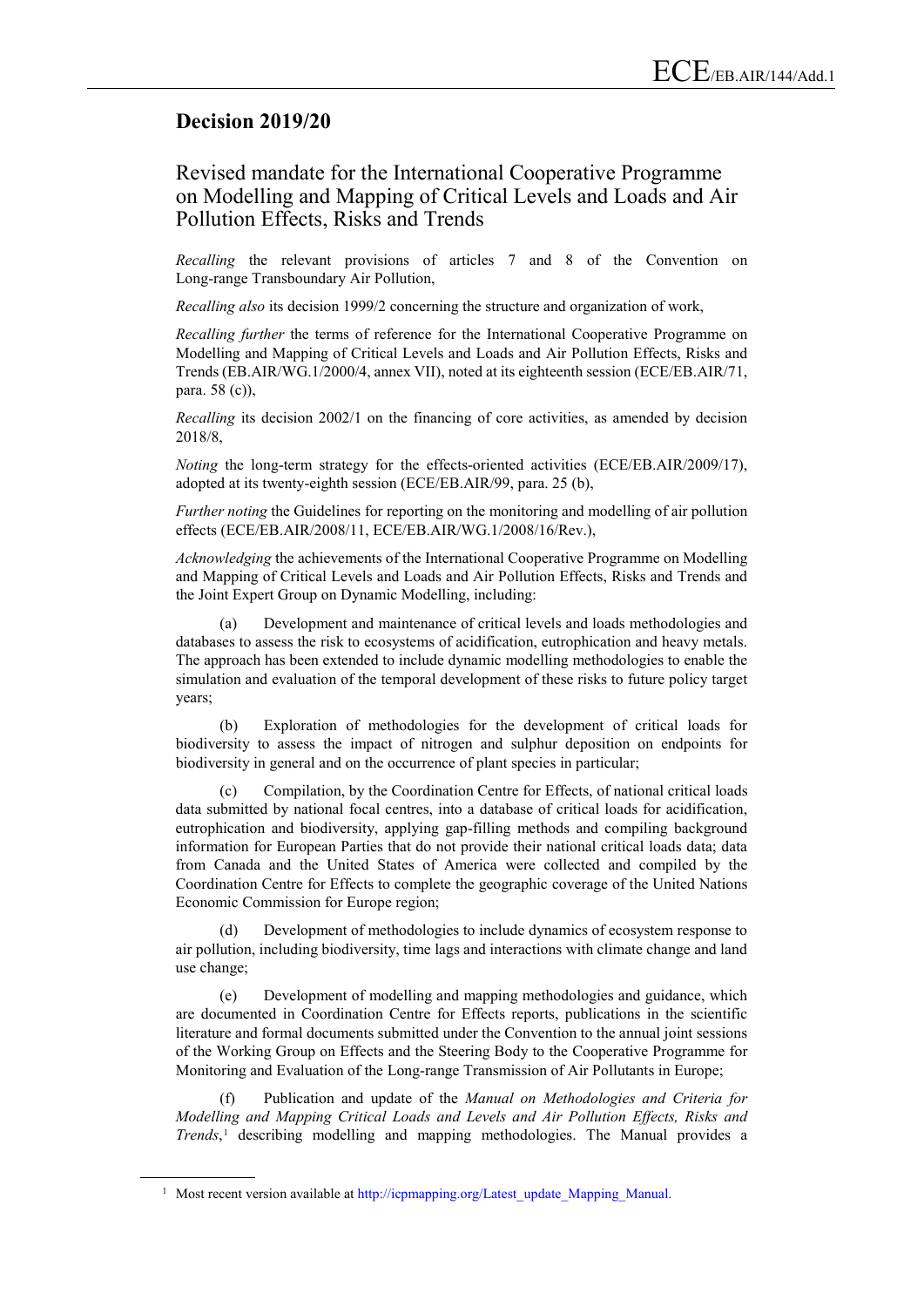description of harmonized indicators to establish critical levels and loads and methods to assess the impacts of acidification, eutrophication, heavy metals, ozone and particulate matter on terrestrial and aquatic ecosystems, crops or building materials. It has been updated in collaboration with the International Cooperative Programme on Effects of Air Pollution on Natural Vegetation and Crops and the International Cooperative Programme on Effects of Air Pollution on Materials, including Historic and Cultural Monuments;

(g) Identification of United Nations Economic Commission for Europe regional and national areas with critical load exceedance and assessment of the magnitude of these exceedances, in collaboration with the Centre for Integrated Assessment Modelling, the Meteorological Synthesizing Centre-East and the Meteorological Synthesizing Centre-West;

(h) Assisting the Working Group on Effects, the Working Group on Strategies and Review and the Task Force on Integrated Assessment Modelling by providing scientific advice regarding the use and interpretation of data and modelling methodologies for critical levels and loads, exceedance maps with comprehensive information on air pollution effects on ecosystems for interpretation of policy effectiveness, for use in cost-benefit analysis; ecosystem response over time and future scenarios;

Making available the data produced under the International Cooperative Programme on Modelling and Mapping of Critical Levels and Loads and Air Pollution Effects, Risks and Trends according to decision 2006/1 on data availability under the Convention (ECE/EB.AIR/89/Add.1).

*Recognizing* the need to update the Programme's mandate to ensure its consistency with the provisions of the amended Protocols to the Convention and its strategic priorities, as set out in the following documents:

(a) The revised long-term strategy for the Convention on Long-range Transboundary Air Pollution (ECE/EB.AIR/142/Add.2);

(b) The [2](#page-1-0)016 scientific assessment of the Convention;<sup>2</sup>

(c) The policy response to the 2016 scientific assessment of the Convention (ECE/EB.AIR/WG.5/2017/3 and Corr.1 and ECE/EB.AIR/2017/4).

*Noting* the recommendation of the Working Group on Effects to transform the Joint Expert Group on Dynamic Modelling into a programme centre under the International Cooperative Programme on Modelling and Mapping of Critical Levels and Loads and Air Pollution Effects, Risks and Trends as of 1 January 2020,

*Noting with appreciation* the hosting of the Coordinating Centre for Effects by the German Environment Agency in Dessau, Germany, and the ongoing leadership of the Task Force by France and the offer by the Swedish Environmental Research Institute in Stockholm to host the Centre for Dynamic Modelling,

1. *Adopts* the Programme's revised mandate as contained in the annex to the present decision, which includes the key objectives and functions of the Programme Task Force and the Programme Centres to be carried out on an ongoing basis, whereas additional activities and specific tasks and associated deliverables to be carried out in a shorter time frame will be included in the biennial workplans for the implementation of the Convention;

2. *Decides* that:

(a) The Programme Centres, in cooperation with the Chair of the Task Force, are responsible for the detailed planning, coordination and evaluation of the Programme;

The lead country or countries are responsible for leading and coordinating the Task Force's ongoing work and tasks, organizing its meetings, communicating with participating experts and other organizational arrangements, in accordance with the biennial

<span id="page-1-0"></span><sup>2</sup> See Rob Maas and Peringe Grennfelt, eds., *Towards Cleaner Air: Scientific Assessment Report 2016* (Oslo, 2016) and United States Environmental Protection Agency and Environment and Climate Change Canada, *Towards Cleaner Air: Scientific Assessment Report 2016 – North America* (2016).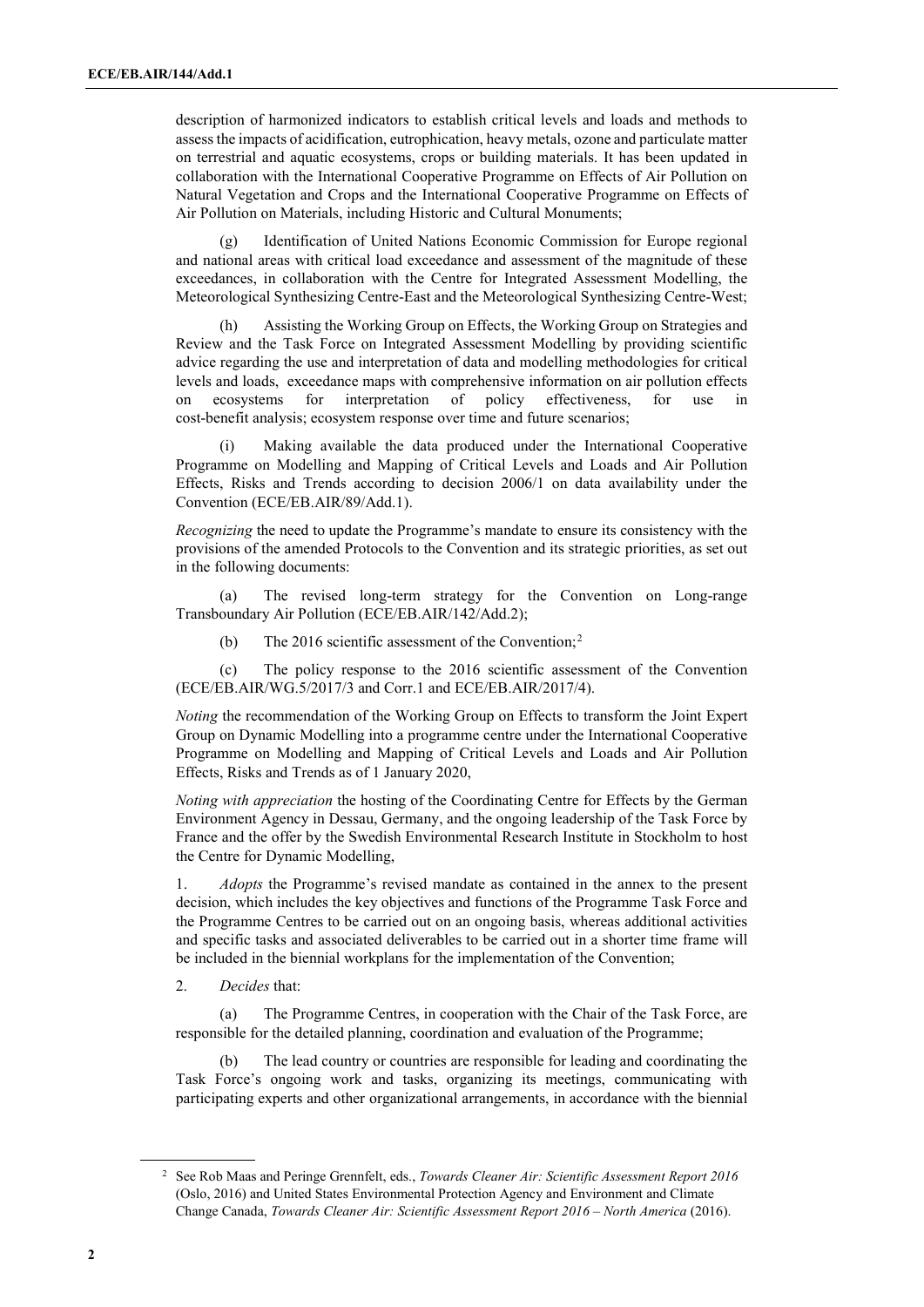workplan. Chairs of the Task Force are appointed by the lead country or countries to carry out these tasks;

(c) In the event that a lead country needs to discontinue its leadership role, it is encouraged to notify the secretariat, Co-Chairs, and other lead countries as soon as possible, but preferably no later than one year prior to the time it will need to cease its leadership activities. The withdrawing lead country will make every effort to ensure a smooth transition to the next leadership model, by ensuring that all data and any other information required for Task Force operations are provided to the appropriate country or person(s);

(d) The Programme Centres and the Chair of the Programme Task Force are responsible for carrying out the work assigned to them in the biennial workplans approved by the Executive Body, reporting thereon and keeping other relevant bodies apprised of their work.

## **Annex**

## **Revised mandate for the International Cooperative Programme on Modelling and Mapping of Critical Levels and Loads and Air Pollution Effects, Risks and Trends**

1. The International Cooperative Programme on Modelling and Mapping of Critical Levels and Loads and Air Pollution Effects, Risks and Trends will continue to provide the Working Group on Effects and the Executive Body and other subsidiary bodies with comprehensive information on: critical levels and loads and their exceedances for selected pollutants; the development and application of other methods for effects-based approaches; and the modelling and mapping of the present status and trends in impacts of air pollution.

2. The Programme Centres and the Chair of the Task Force report on their activities and deliverables to the Working Group on Effects.

3. The common functions of the Programme Task Force, the Coordinating Centre for Effects and the Centre for Dynamic Modelling are to:

(a) Collaborate with and provide guidance to national focal centres with comprehensive information on the following:

(i) Critical levels and loads and the risk of exceedances for selected pollutants and effects on appropriate endpoints of the natural environment;

(ii) The modelling and mapping of the present status and trends of impacts of air pollution on terrestrial and aquatic ecosystems for the United Nations Economic Commission for Europe region.

(b) Organize annual meetings and workshops, as appropriate, to share knowledge on critical loads and modelling methodologies addressing the risk of impacts on terrestrial and aquatic ecosystems with all Parties, particularly with the Parties in Eastern Europe, the Caucasus and Central Asia;

(c) Carry out tasks adopted in the science-related part of the workplan of the Convention established by the Working Group on Effects and the Executive Body, provided that sufficient funding is available;

(d) Support the Working Group on Effects, the Working Group on Strategies and Review and the Task Force on Integrated Assessment Modelling with scientific advice regarding the use and interpretation of data and modelling methodologies for critical levels and loads;

(e) Collaborate with other international cooperative programmes to develop understanding and dose-response relationships for terrestrial and aquatic ecosystems, promote participation of all Parties and relevant long-range transport of atmospheric pollutants Convention bodies and seek ways in which collectively gathered knowledge and information can be used in the common framework of dynamic models;

Collaborate with the Centre for Integrated Assessment Modelling and the Task Force on Integrated Assessment Modelling in elaborating and assessing pollution scenarios, and with the Meteorological Synthesizing Centre-East and the Meteorological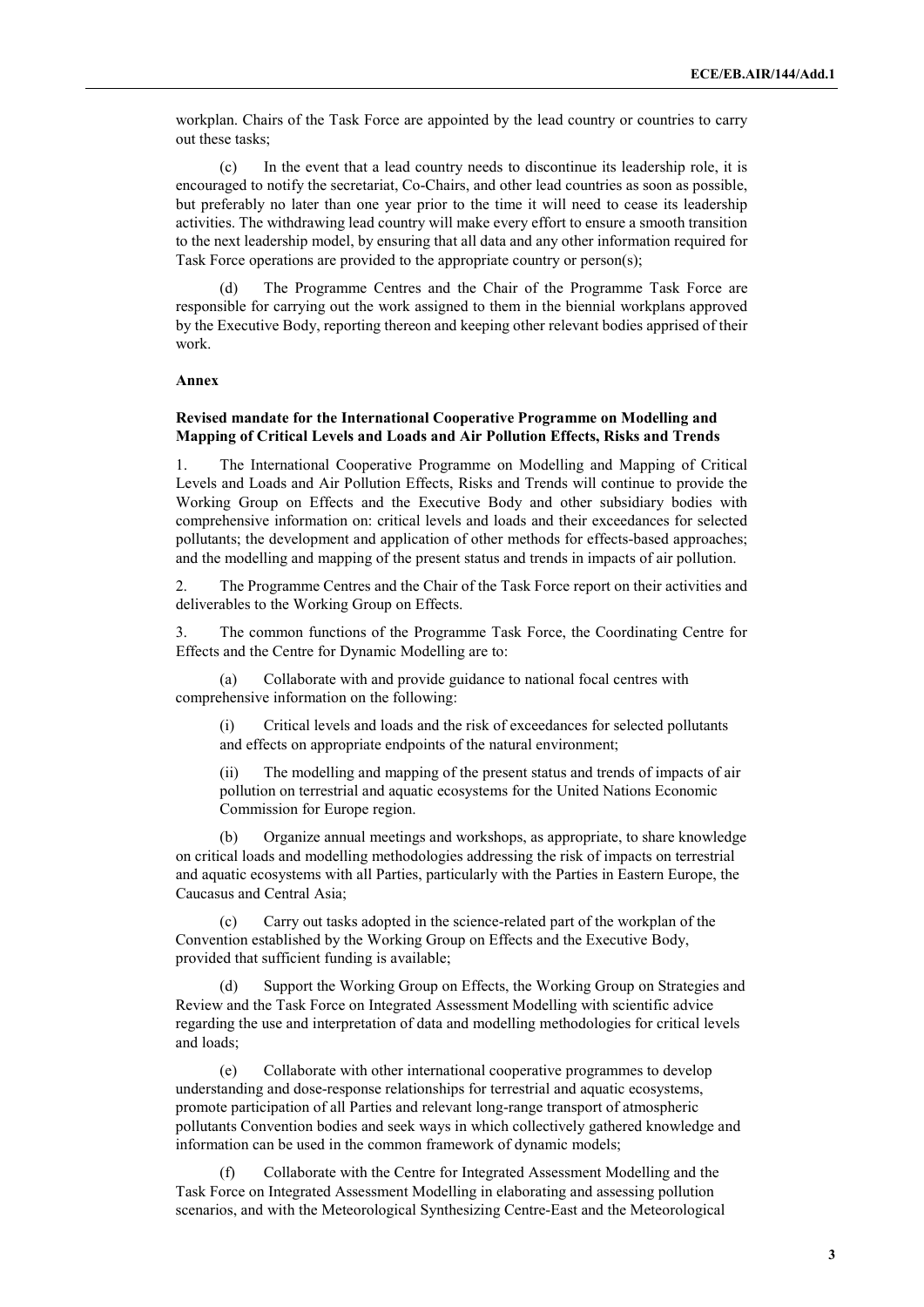Synthesizing Centre-West of the Cooperative Programme for Monitoring and Evaluation of the Long-range Transmission of Air Pollutants in Europe to compile deposition maps to enable the calculation of critical loads and their exceedances;

(g) Carry out development and application of methods for effect-based approaches, including:

(i) Understanding of timescales and time lags of responses to changes in air pollution;

(ii) Designs for development of dynamic models describing the response over time;

(iii) The modelling of impacts on suitable indicators of biodiversity and of possible impacts on selected ecosystem services in collaboration with other Working Group on Effects bodies.

(h) Facilitate and be an entry point for cooperation between:

(i) The Convention and non-Convention research groups and organizations, to increase visibility and widen use of results of modelling critical loads and their exceedance achieved by the International Cooperative Programme on Modelling and Mapping of Critical Levels and Loads and Air Pollution Effects, Risks and Trends in a cost-effective way. Collaboration with partners outside the Convention includes, in particular, the Arctic Monitoring and Assessment Programme, the United Nations Environment Programme, the Convention on Biological Diversity and the European Union;

(ii) The Working Group on Effects and research groups and networks such as the Long-term Ecosystem Research Network and LifeWatch active in development and application of dynamic models of air pollution effects, climate change and land use outside the Working Group on Effects.

(i) Carry out other tasks assigned to them by the Working Group on Effects and the Executive Body.

4. The functions of the Programme Task Force are to:

(a) Plan, organize and evaluate the Programme's activities; review and assess methodologies and databases on critical levels and loads, and their exceedances and (trends of) the risk of impacts on suitable indicators for terrestrial and aquatic ecosystems' health;

(b) Document modelling and mapping methodologies in the *Manual on Methodologies and Criteria for Modelling and Mapping Critical Loads and Levels and Air Pollution Effects, Risks and Trends*;[3](#page-3-0)

(c) Make recommendations regarding further development of effect-based approaches and future modelling and mapping requirements.

5. The functions of the Coordinating Centre for Effects are to:

(a) Develop and implement databases for calculation of critical loads, their exceedances and their mapping at United Nations Economic Commission for Europe scale under the International Cooperative Programme on Modelling and Mapping of Critical Levels and Loads and Air Pollution Effects, Risks and Trends and provide technical advice regarding use and interpretation of critical loads and exceedances;

(b) Implement established knowledge on effects of major air pollutants on the natural environment in modelling methodologies, including information exchanges with other Convention and Research Groups on available dose-response relationships assessed in order to protect ecosystems;

<span id="page-3-0"></span><sup>&</sup>lt;sup>3</sup> Most recent version available at [http://icpmapping.org/Latest\\_update\\_Mapping\\_Manual.](http://icpmapping.org/Latest_update_Mapping_Manual)